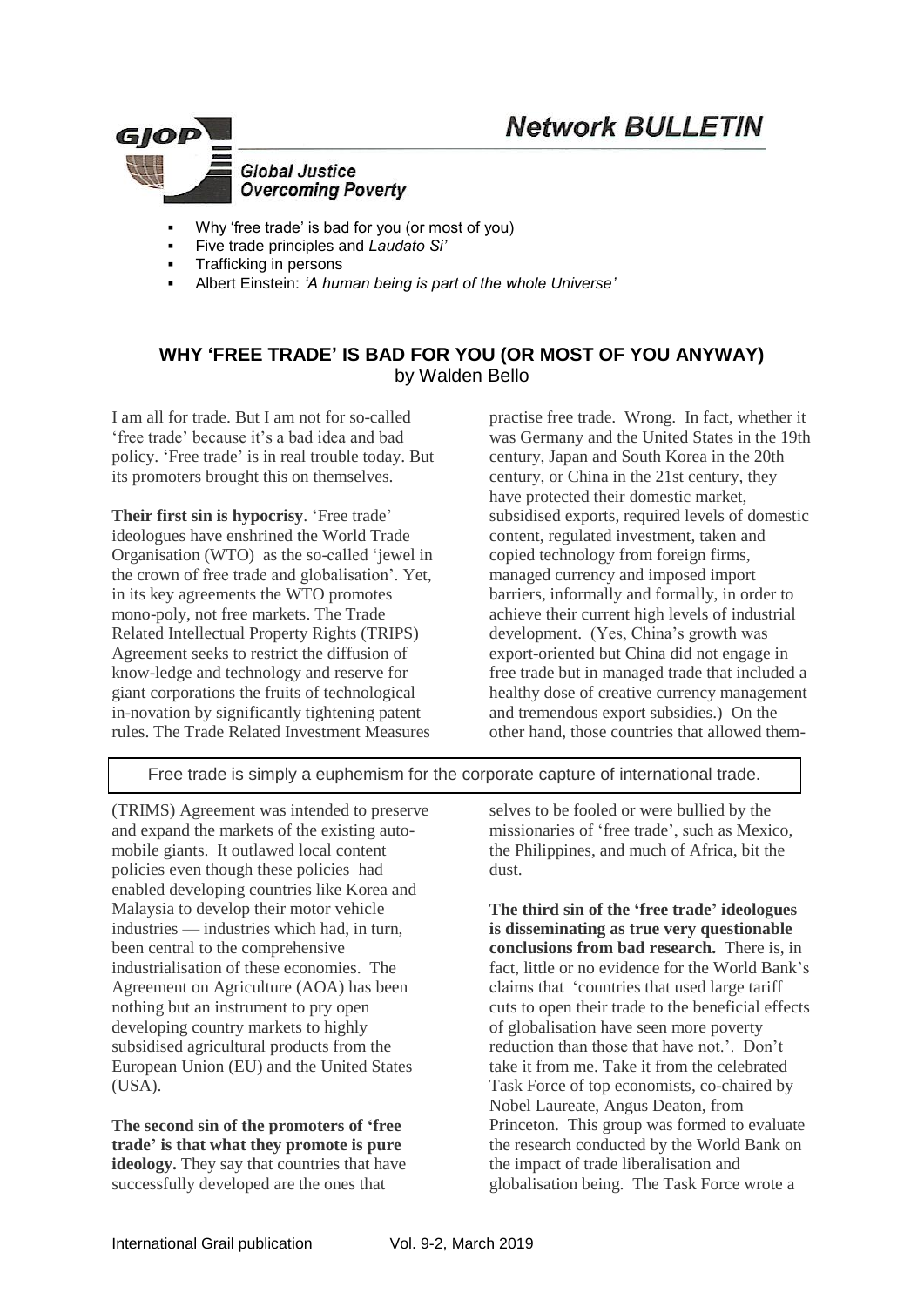scathing review: 'Much of this line of research appears to have such deep flaws that, at present, the results cannot be regarded as remotely reliable'. The Bank's evidence, they said, was 'chosen selectively, without supporting argument, and empirical skepticism selectively suspended'. Noting the dubious quality of World Bank research is important because most of the free trade lobby, including the WTO, has relied on it in their advocacy.

What does solid research reveal?

- Greater global integration through trade has greatly increased inequality among countries and, if you exclude the very exceptional case of China, increased inequality in the global population of households and individuals.
- Globalisation has created in both Global North and Global South countries opposition between domestic regions between those that prosper from trade and those driven into greater poverty by trade.
- Globalisation has had differential impacts on the developing world. Some East Asian countries, e.g., Japan, South Korea and China, are benefiting because of their prior

protectionist policies and managed trade, but Latin America, Africa, and the Middle East draw little benefit or, indeed, suffer from it.

• 'Free trade', by encouraging more and more consumption, is a key driver of increased carbon emissions and so it more than wipes out whatever gains are made by greater energy efficiency.

Is the answer to withdraw from global trade? No, it is to go back to an earlier system like the General Agreements on Tariffs and Trade (GATT), which promoted trade but was flexible enough to allow countries policy space to develop and preserve their social contracts by preventing commodity dumping, environment-al dumping and social dumping.

Like the ideologues of centrally planned 'socialism', the ideologues of 'free trade' are trying to impose a one-size-fits-all model on everyone.

*Source: Focus on the Global South, 1 March, 2019, [www.focusweb.org](http://www.focusweb.org/)*

# **FIVE TRADE PRINCIPLES AND** *LAUDATO SI '*

As the world watches the almost daily chaos in Westminster around Britain's exit from the European Union (Brexit), CAFOD (the Catholic Agency For Overseas Development in the United Kingdom ), has outlined some principles and values aligned with *Laudato Si'* that should govern future trade relationships if they are to ensure that the world's poorest people are at the very heart of UK trade policy. These are principles and values that other countries should also espouse and implement.

- 1 . Strengthen democracy, by committing to transparent and open consultation, enhancing parliamentary scrutiny and subjecting all trade agreements to full democratic accountability. All agreements should sup-port both the UK and developing countries in meeting international commitments.
- 2. Support small business by creating a level playing field for the world's poorest people. The UK should offer immediate

non-reciprocal market access for the least developed countries (LDCs) and grant favourable access for all other poor countries.

- 3. Promote mutual benefit, by taking into account the potential benefits and costs of our trade agreements for third parties. The UK should ensure that no trade deal has an adverse environmental, economic or social impact on developing countries.
- 4. Uphold dignity of work, by supporting an economic and business model that centres on human dignity, protecting workers and their rights in the work place as well as supporting family and community life. The UK should ensure that all trade deals strengthen the existing standards for labour and human rights, encouraging 'a race to the top'. 'Work is a necessity, part of the meaning of life on this earth, a path to growth, human development and personal fulfilment.' *(Laudato Si', #128)*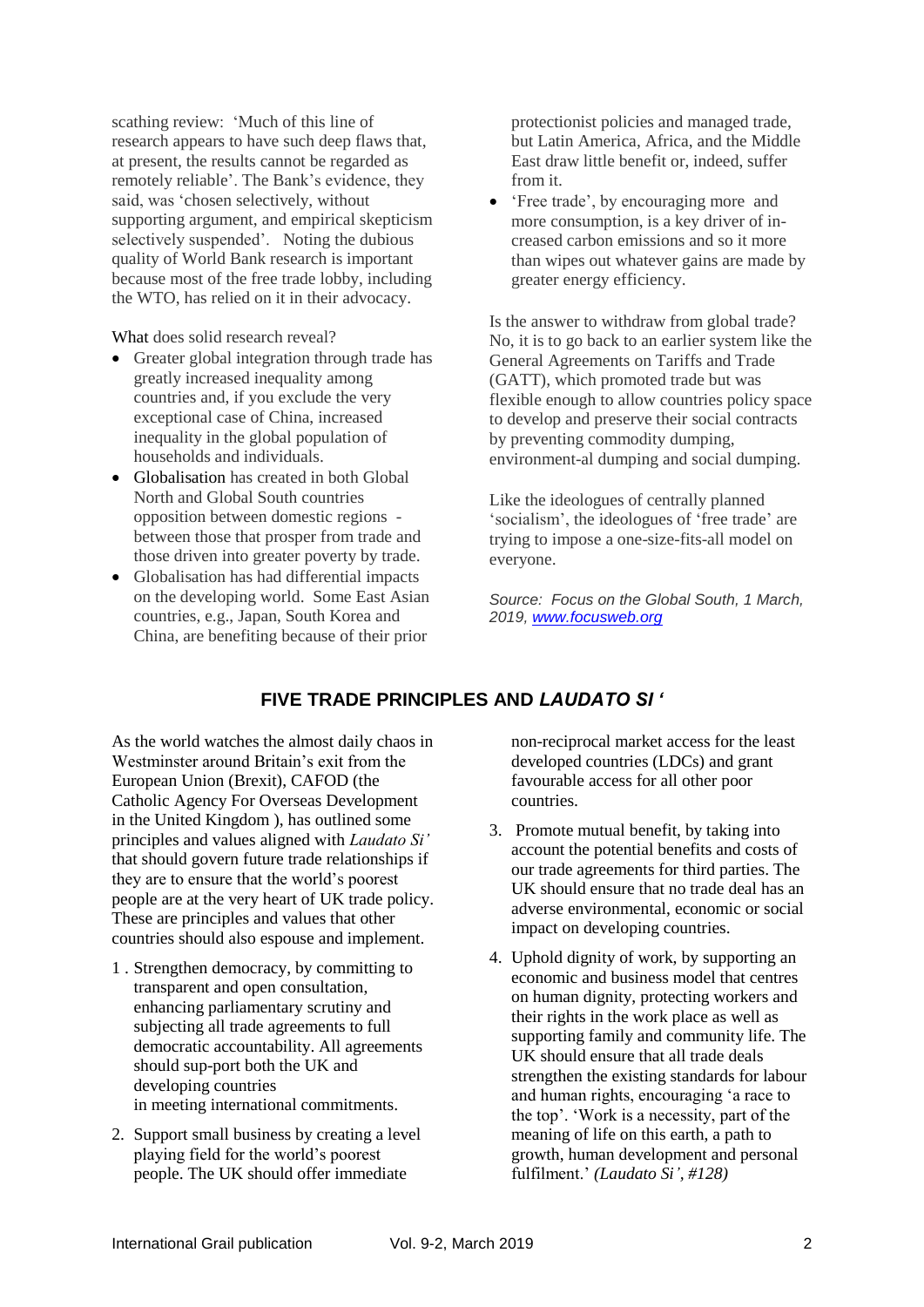5. Care for creation, by integrating into economic policies and practices the objectives of social and environmental sustainability, in line with the Sustainable Development Goals (SDGs) and the Paris Agreement, and ensuring that all trade deals are bound by these national and international commitments.

It is interesting that principle 4 uses the terminology, 'race to the top', as the effects of cur-rent trade agreements are about a 'race to the bottom'. Pope Francis said in 2013 that 'the goal of economics and politics is to serve humanity, beginning with the poorest and most vulnerable'. In *Laudato Si' #32,* he states, 'The earth's resources are being plundered because of short-sighted approaches to economy, commerce and production'.

Pope Francis also warns that we are in danger of reducing everything simply to our need for consumption. He calls for a new kind of trade, growth and development, that will help us to

meet the global challenges we face. We have an opportunity now to take a fresh approach which places the economy at the service of all human beings to promote the common good. Seeking the common good requires us to consider how trade should contribute to the development of each individual person, humanity as a whole, and future generations. 'Once we start to think about the kind of world we are leaving to future generations, we look at things differently.'(*Laudato Si' #159*)

New trade agreements give us the opportunity to strengthen existing environmental, labour and human rights standards. *Laudato Si'* reminds us that history shows that increased trade and investment can support development, provided they are grounded in people-centred ethical principles. We must consider the effects of our trade policy on the well-being of all members of the human family and on our planet, 'our common home'*.*

*Source: Trade principles from CAFOD, [www.cafod.org.uk,](http://www.cafod.org.uk/) with additional comment by Mary Boyd.*

## **TRAFFICKING IN PERSONS**

It is generally acknowledged that there are five main categories of trafficking in persons:

- **bonded labour**, where a person is compelled to repay a debt and cannot leave until the debt is fully repaid;
- **forced labour**, where a person works for no pay, or very little, or under violent threats;
- **sex-slavery**, which takes many forms ranging from prostitution to pornography;
- **child slavery**, where children are forced to work in a variety of situations; and
- **domestic servitude**, where persons work in often hidden, hugely exploitative circumstances with no chance of escape.

There are two days specially designated in the United Nations Calendar to draw attention to trafficking in persons: 11th January, and the

World Day against Trafficking in Persons on 30th July. Former USA President Obama stated the rationale for these international observances: 'From factories to brothels, from farms to mines, millions of men, women, and children in the United States and around the world are exploited for their bodies and their labour… In order to rid the world of modern slavery we must do everything in our power to combat these violations of human decency'.

Human trafficking is, with the arms and drug trades, one of the top three generators of the world's illegal financial profits. It is estimated to generate \$150 billion annually.

#### **Annual Report on Trafficking in Persons<sup>1</sup>**

One widely acknowledged instrument for assessing the progress, or lack of progress, in the fight against trafficking is the annual

-

<sup>&</sup>lt;sup>1</sup> Those wanting to read what this Report has to say on their country may refer to [www.state.gov/j/tip](http://www.state.gov/j/tip)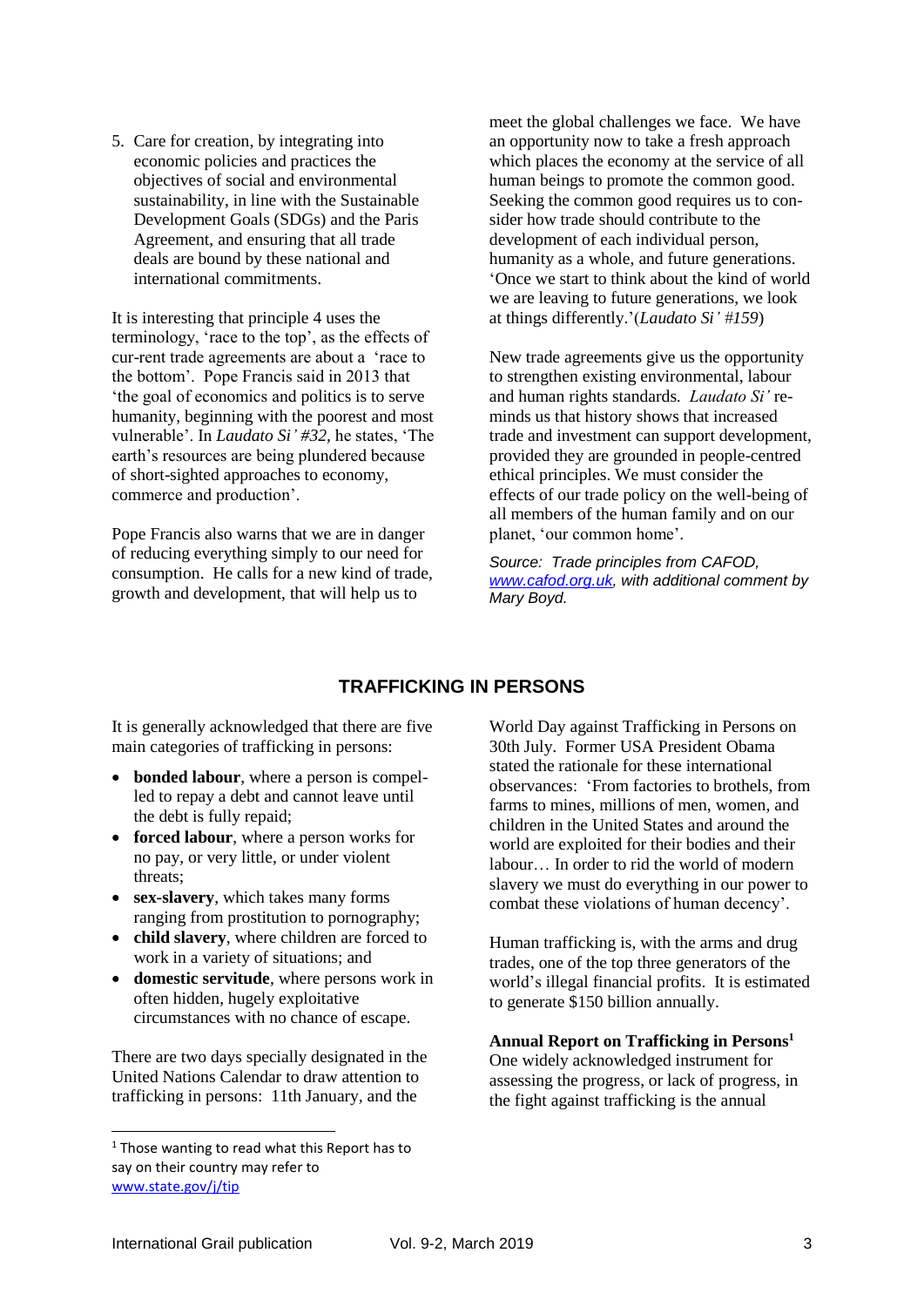Trafficking in Persons Report compiled by the USA State Department. While this Report is open to criticism for various reasons, it is a useful tool and other existing studies have their defects, too. The US Report classifies countries in four groupings, with a fifth category, Special Cases, which is normally reserved for countries caught in the grip of war and conflict:

- Tier 1 countries are those that fully comply with the USA's benchmarks under the Trafficking Victims Protection Act (TVPA).
- Tier 2 consists of countries whose governments do not fully meet the minimum standards of the TVPA, but are making significant attempts to do so.
- The third category, called Tier 2 Watch List, contains countries described in Tier 2 above that are also warned that the number of victims suffering severe forms of trafficking is very significant, or is significantly increasing.
- Tier 4 are those countries which do not fully comply with the minimum standards of the TVPA and which are making very little effort to do so.
- The fifth category, known as Special Cases, refers to countries in deep conflict, e.g., Yemen, Syria.

#### **Some findings on South Africa**

South Africa (SA) is recognised as a source,

destination and transit country for human trafficking.

According to the US Report, in the year 2017- 18, SA slipped from Tier 2 to Tier 2 Watch List. The Report noted some positive aspects but justified the downgrading with the words, 'the [South African] government did not demonstrate increasing effort overall compared to the previous reporting period'. So the critical issue for grading is that of increased effort. The Report also notes that in South Africa the highest number of victims is in the field of labour, yet the government did not comprehensively monitor forced child labour and trafficked adults in the sectors of agriculture, mining, construction and fishing.

#### **Conclusion**

Trafficking in persons in SA will continue to destroy the moral fabric of the human family without serious government action in three directions:

- strengthening knowledge in all the sectors where trafficking is occurring;
- improving regulation and encouraging leadership; and
- promoting information partnerships.

*Source: Peter-John Pearson, Director, Parliamentary Liaison Office, SA Catholic Bishops' Conference, Briefing Paper 471, February 2019. Sent by Loek Goemans.*

*'A human being is a part of the whole, called by us, 'Universe,' a part limited in time and space. We experience ourselves, our thoughts and feelings as something separated from the rest -- a kind of delusion of our consciousness. This delusion is a kind of prison for us, restricting us to our personal desires and to affection for a few persons nearest to us. Our task must be to free ourselves from this prison by widening our circle of compassion to embrace all living creatures and the whole of nature in its beauty. Nobody is able to achieve this completely, but the striving for such achievement is in itself a part of the liberation and a foundation for inner security.'*

#### *Albert Einstein*

**Contributions to the Bulletin and responses to its content are welcomed. Publication bi-monthly from office in Sydney. Deadline: 14th of each publication month.**

The Bulletin is currently produced by two networks: *Justice and Trade Agreements* and *Human Trafficking.*  Coordinators: *JTA* - Mary Boyd [\(maryboyd@live.ca\)](mailto:maryboyd@live.ca); Alison Healey (grailsydney@ozemail.com.au);